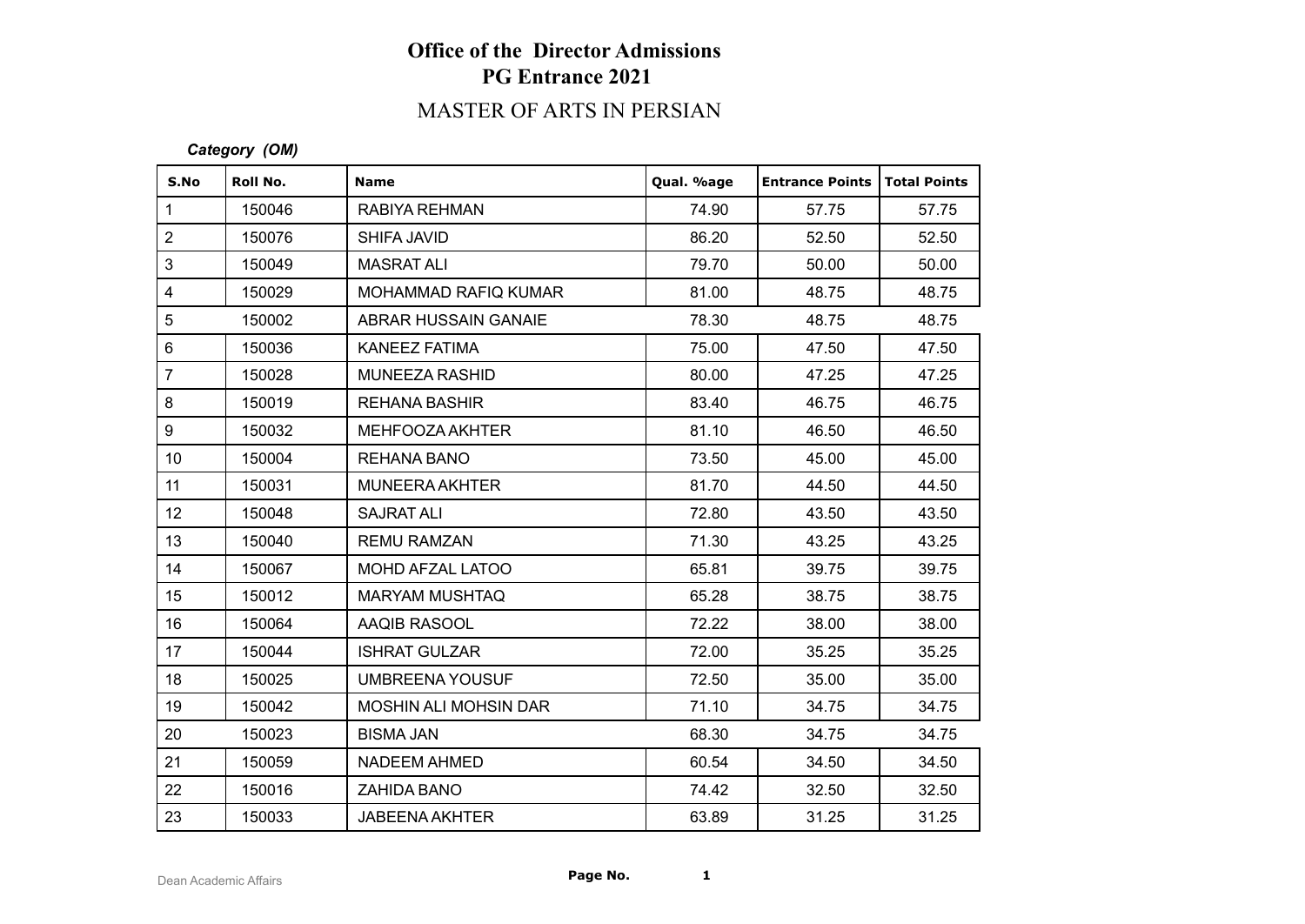# **Office of the Director Admissions PG Entrance 2021**

# MASTER OF ARTS IN PERSIAN

### *Category (OM)*

| S.No | Roll No. | <b>Name</b>              | Qual. %age | <b>Entrance Points</b> | Total Points |
|------|----------|--------------------------|------------|------------------------|--------------|
| 24   | 150001   | <b>FAHEEMA FATIMA</b>    | 69.40      | 31.00                  | 31.00        |
| 25   | 150038   | <b>MOHSIN ALI BHAT</b>   | 82.50      | 30.75                  | 30.75        |
| 26   | 150017   | NADIMA MANZOOR           | 64.40      | 30.00                  | 30.00        |
| 27   | 150054   | NEELOFER ZEHRA           | 70.66      | 28.00                  | 28.00        |
| 28   | 150051   | SHAKIR AHMAD NAJAR       | 66.30      | 27.50                  | 27.50        |
| 29   | 150013   | MUDASIR AHMAD SHAH       | 62.00      | 27.25                  | 27.25        |
| 30   | 150045   | <b>BINTUL HUDA</b>       | 67.70      | 26.75                  | 26.75        |
| 31   | 150009   | NAZAKAT NAZIR            | 74.90      | 26.50                  | 26.50        |
| 32   | 150024   | <b>AFSHANA SHAKEEL</b>   | 70.00      | 26.25                  | 26.25        |
| 33   | 150070   | <b>MAHLIL NISA</b>       | 61.70      | 25.75                  | 25.75        |
| 34   | 150072   | <b>SHAHID NAZIR DAR</b>  | 73.64      | 24.00                  | 24.00        |
| 35   | 150060   | ROHULLAH HUSSAIN DAR     | 61.70      | 24.00                  | 24.00        |
| 36   | 150010   | SAMEERA BANO             | 71.60      | 23.00                  | 23.00        |
| 37   | 150053   | SYEDA RIZWAN-UL-NAJMULLA | 60.00      | 22.75                  | 22.75        |
| 38   | 150073   | SHAHRAZ AHMAD            | 63.30      | 21.75                  | 21.75        |
| 39   | 150021   | <b>SAIMA RAHIM</b>       | 67.50      | 21.00                  | 21.00        |
| 40   | 150018   | ROOMI JAN                | 64.90      | 21.00                  | 21.00        |
| 41   | 150069   | <b>ZAHIDA</b>            | 73.00      | 18.00                  | 18.00        |
| 42   | 150005   | <b>NUSRAT NASEER</b>     | 68.60      | 18.00                  | 18.00        |
| 43   | 150043   | ASHAQ HUSSAIN GANAI      | 66.62      | 17.75                  | 17.75        |
| 44   | 150047   | <b>ASMAT YOUSUF</b>      | 70.50      | 17.50                  | 17.50        |
| 45   | 150035   | MAHJABEENA ARA           | 68.90      | 16.25                  | 16.25        |
| 46   | 150008   | <b>NEELOFAR MAJEED</b>   | 62.50      | 15.00                  | 15.00        |